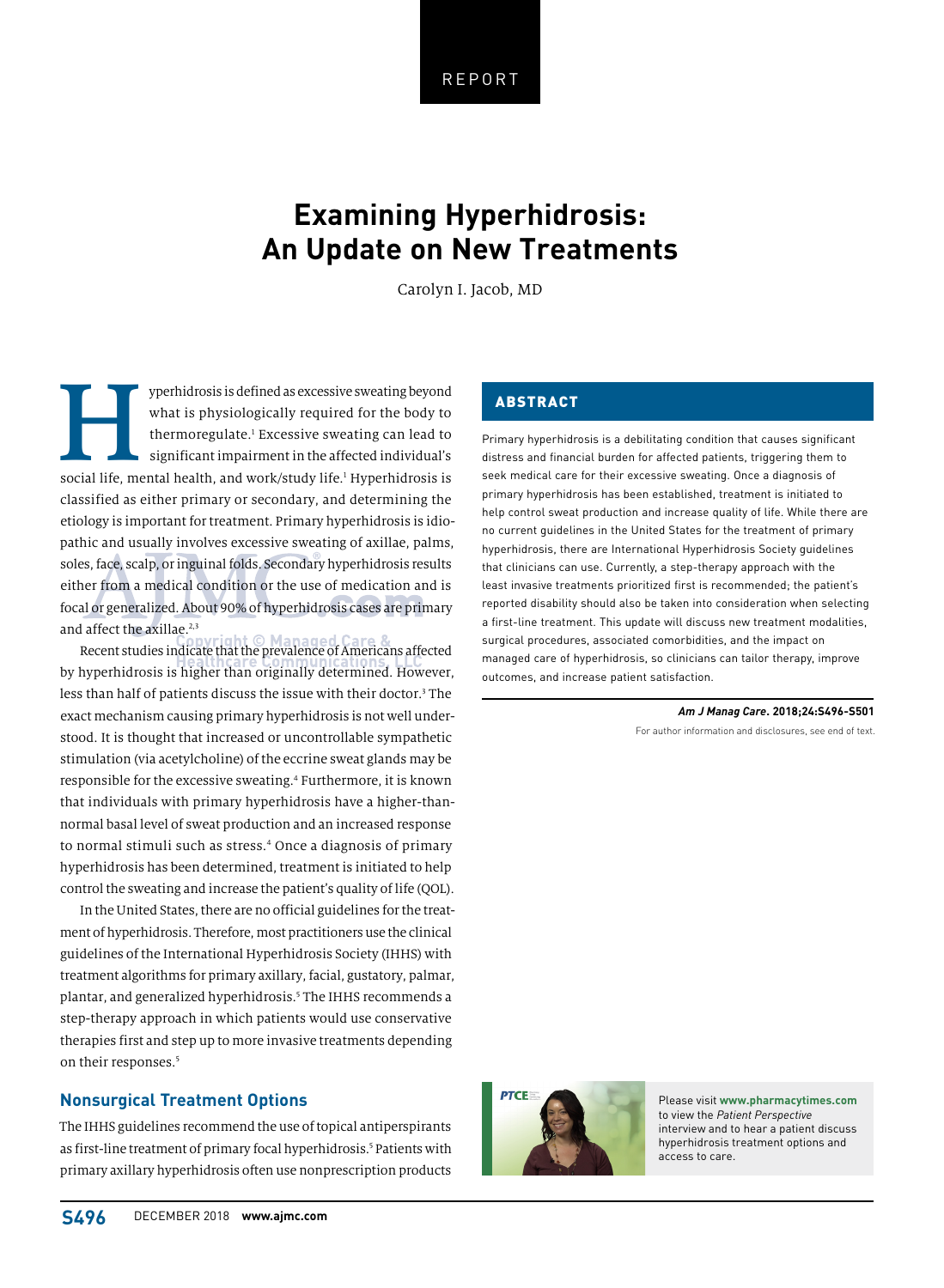(eg, zirconium salts), typically labeled as "clinical strength," with good success. Patients who do not achieve relief will often seek care from their healthcare professional for something more effective, such as prescription topical or oral pharmacologic agents. The most common agents used orally for the treatment of hyperhidrosis are anticholinergic medications that competitively inhibit acetylcholine at muscarinic receptors.<sup>6</sup> These agents work quickly, with most individuals seeing some improvement within a week of starting. Limitations of their use include large dose adjustments and subsequent adverse effects (AEs), such as xerostomia, blurred vision, sedation, and urinary retention.<sup>6,7</sup>

## **Topical and Systemic Agents**

*Aluminum chloride.* Aluminum chloride (usually 20%) is a prescription antiperspirant that is a first-line treatment of axillary hyperhidrosis. The mechanism of action of aluminum chloride is 2-fold: obstruction of the eccrine sweat glands and destruction of the secretory cells.<sup>1</sup> Proper education for application of this product is important to improve efficacy and decrease irritation. For example, topical aluminum chloride should be applied nightly for 1 week on dry, sweat-free skin (left in place for 6-8 hours) until desired sweat reduction occurs.5 Afterward, patients can extend the application interval to maintain their desired sweat control. The most common AE of aluminum chloride is skin irritation due to the formation of hydrochloric acid that results from the interaction between aluminum chloride and sweat present on the skin.<sup>5</sup> If irritation occurs, the patient may apply topical hydrocortisone cream and should be advised to decrease frequency of application of aluminum chloride.

*Glycopyrrolate.* Glycopyrrolate is used off label for the treatment of primary hyperhidrosis. Its approved indication is for adjunctive treatment for peptic ulcer disease and chronic drooling but is known to decrease sweat production. Glycopyrrolate competes with acetylcysteine at muscarinic receptors, causing anticholinergic effects.<sup>8</sup> Furthermore, because glycopyrrolate has a quaternary ammonium group, it is highly polar and cannot pass the blood– brain barrier, limiting its central nervous system effects. Multiple studies have evaluated the efficacy of glycopyrrolate in the treatment of hyperhidrosis.8-13 For example, a 2012 study by Lee et al reported that glycopyrrolate (1 mg twice daily, then 2-8 mg/day) resulted in a 75% reduction in perspiration (*P* <.0001).8 In addition, the Milanez de Campos scale showed a significant change in mean scores (57.9 compared with 38.7).<sup>8</sup> A 2017 systematic review by Cruddas et al was not able to collate outcome measures for glycopyrrolate due to too much variability.<sup>14</sup> Treatment doses ranged from a start of 1 mg every other day or daily to doses that were increased gradually to 6 mg per day. Dry mouth was reported in 38.6% (range, 27.8%-63.2%) of individuals taking glycopyrrolate.<sup>14</sup> For patients with craniofacial hyperhidrosis, pharmacy-compounded topical

glycopyrrolate 2% can be used as a first-line treatment agent.15,16 This product can be applied every 2 to 3 days; it has a 96% success rate and nominal AEs.<sup>15,16</sup>

*Glycopyrronium tosylate.* Glycopyrronium tosylate (GT) is an anticholinergic treatment approved by the FDA for axillary hyperhidrosis in June 2018.<sup>17</sup> It was the first therapy approved since miraDry and botulinum toxin (Botox) were approved for use.<sup>18</sup> A topical therapy applied once daily to the axillae using a premoistened cloth, GT (Qbrexza) is approved for use in the United States for patients 9 years and older.<sup>19</sup> In clinical trials, symptoms of sweating were improved as early as 1 week after starting treatment.20 Furthermore, pooled trial results showed that after 4 weeks, sweating severity improved by about 32% (vs 5% with placebo).<sup>20</sup> AEs were mild to moderate and included dry mouth (16.9%-24.2%), erythema/area redness (17%), and burning/stinging (14.1%).<sup>20,21</sup> The ATMOS-1 and ATMOS-2 trials were replicate, randomized, doubleblind, vehicle-controlled, 4-week phase 3 trials. Coprimary end points were responder rate  $(\geq 4$ -point improvement from baseline) on item 2 (sweating severity) of the Axillary Sweating Daily Diary (ASDD) along with absolute change from baseline in axillary gravimetric sweat production at week 4.20 Pooled data from ATMOS-1 and ATMOS-2 showed that more GT-treated patients achieved ASDD item 2 response compared with vehicle (59.5% vs 27.6%) and had reduced sweat production from baseline (-107.6 mg/5 min vs  $-92.1$  mg/5 min) at week 4 ( $P < 0.001$  for both coprimary end points).<sup>20</sup> Fewer than 4% of participants discontinued use of GT due to AEs.

*Propantheline.* Propantheline bromide and methantheline bromide are 2 other agents that are commonly used off label for the treatment of hyperhidrosis. Evidence for propantheline bromide is anecdotal, as no trials support its efficacy.<sup>14</sup> However, it is still used as a secondary treatment for its anticholinergic properties. In addition, oral propantheline was studied by Danish researchers in the 1960s for the treatment of hyperhidrosis; it was found to be effective but had undesirable atropine-like AEs (eg, dry mouth and blurry vision).<sup>22</sup> Topical propantheline bromide 5% solution (equal parts ethanol and glycerol) was also found to be effective, especially for axillae and plantar hyperhidrosis, without the AEs seen with oral therapy.<sup>22</sup> More recently, a 2017 systematic review by Cruddas et al found reductions of 41% in axillary sweating and 16.4% in palmar sweating, and a 40.9% increase in the Dermatology Life Quality Index score with propantheline use.<sup>14</sup>

*Oxybutynin*. Oxybutynin is an FDA-approved muscarinic antagonist that is indicated for overactive bladder. Due to its anticholinergic properties, it is used off label for the treatment of primary hyperhidrosis and has been shown to be safe and effective.<sup>23</sup> A systematic review by Cruddas et al showed that oxybutynin 2.5 mg daily (up to 10 mg daily) improved symptoms by an average of 76.2% (range, 60%-97%) and also improved QOL in 75.6% (range, 57.6%-100%) of patients.14 Dry mouth (the most common AE) occurred in 73.4%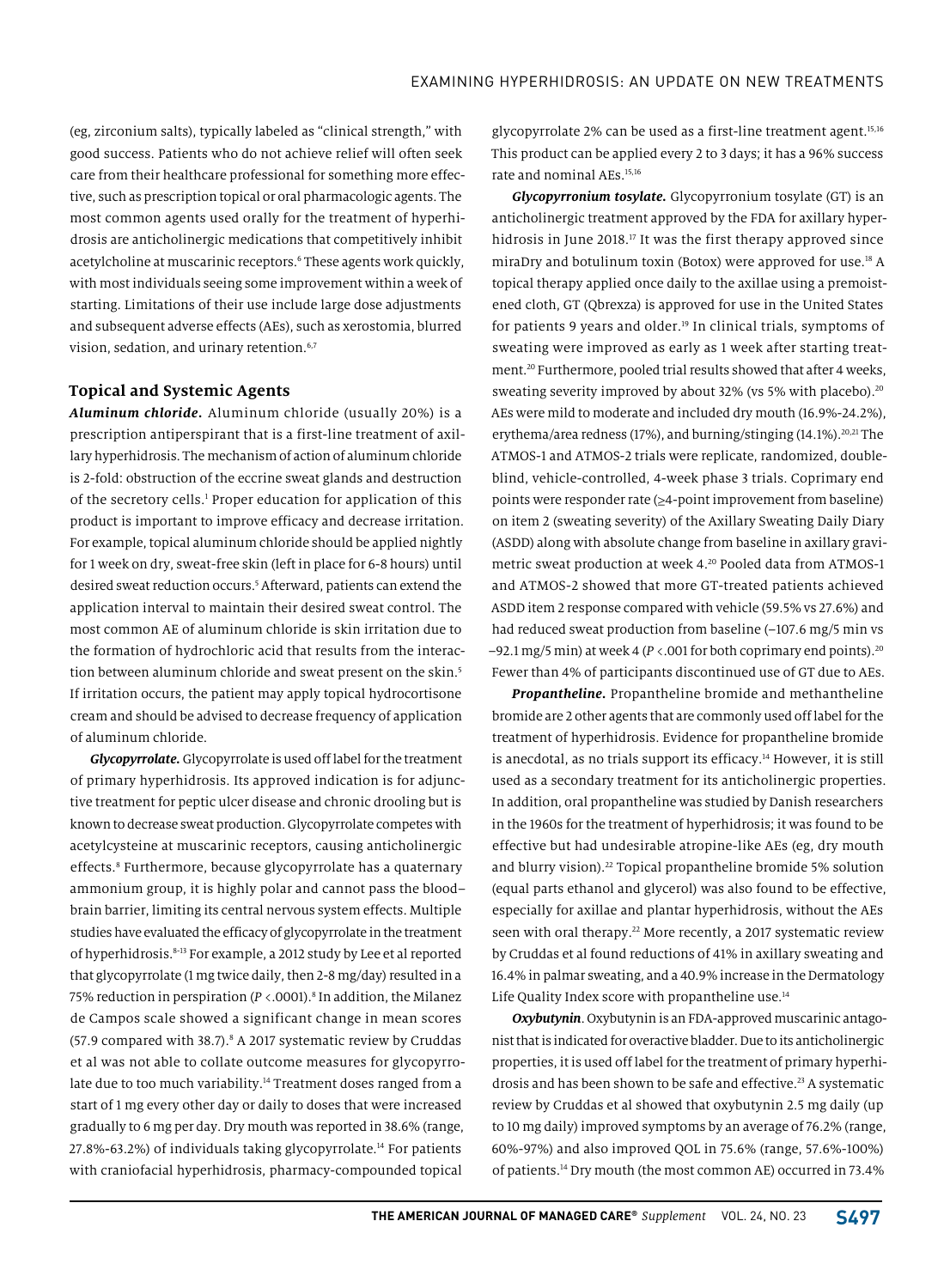(range, 43.3%-100%) of patients who were taking 10 mg/day. In addition, patients may experience constipation, urinary retention, tachycardia, blurry vision, and drowsiness. As a result of these associated AEs, about 11% of patients stop taking oxybutynin despite good control of hyperhidrosis.14,24 In addition, there are many patients for whom oxybutynin would not be an appropriate treatment, such as geriatric patients and anyone with gastrointestinal disorders, urinary retention, or glaucoma.

Oxybutynin is now available in a different dosage form and/ or combination that may be more tolerable. For example, transdermal oxybutynin was recently studied by Millán-Cayetano et al in oxybutynin-naïve patients and patients previously treated with oral oxybutynin.23 The study had a small sample size, but results indicated that transdermal oxybutynin may be more effective in patients who have not previously taken oral anticholinergic drugs.<sup>23</sup> The authors concluded that larger studies are necessary to confirm their findings. Transdermal oxybutynin is available without a prescription. Patients should be counseled to rotate application sites and be informed that anticholinergic AEs usually are mitigated but are still possible with the transdermal patch.<sup>25</sup> Another randomized study evaluated the safety, efficacy, QOL impact, and dry mouth AE of THVD-102, a fixed-dose combination of oxybutynin (7.5 mg) and pilocarpine (7.5 mg) in patients with primary focal hyperhidrosis.<sup>21</sup> Results of the study showed no significant differences between THVD-102 and oxybutynin in primary focal hyperhidrosis. Furthermore, there was a statistically significant difference in reported dry mouth, with participants reporting less severe dry mouth with THVD-102 compared with oxybutynin.<sup>21</sup>

*Other systemic agents.* Antiadrenergics, clonidine, and propranolol may also be used off label in the treatment of hyperhidrosis.<sup>14</sup> For example, a case report of a 32-year-old man was reported in which 20 mg paroxetine (initiated at 10 mg) was prescribed, and after a month the patient reported a reduction in sweating and an improvement in socio-occupational function.<sup>26</sup> This improvement was sustained at 6 months follow-up with no reported AEs. The authors state that paroxetine's beneficial effect in palmar-plantar hyperhidrosis may be a result of its anticholinergic effect, or it may be secondary to its antianxiety mechanism of action via central mechanisms.26 Similarly, clonidine, a centrally acting α-adrenergic receptor agonist, decreases sympathetic stimulation and was shown to be effective for primary hyperhidrosis.<sup>27</sup> A retrospective review showed 13 patients received clonidine (0.1 mg twice daily) and had a response rate of 46%.<sup>27</sup> Furthermore, β-blockers such as propranolol have positive anecdotal reports of efficacy for hyperhidrosis that results from emotional stimulus (eg, giving a presentation or speaking in front of a large number of people). $6,7$ 

*Iontophoresis.* Iontophoresis is the process by which an ionized substance (eg, water) is passed through the skin via direct electrical current. Tap water is poured into a device tray with a direct electrical

current (15-20 mA) and then hands and/or feet are submerged for about 20 to 30 minutes.<sup>1,7</sup> The exact mechanism of action is not known, but theories include the clogging of eccrine sweat glands due to ion deposition, blockade of sympathetic nerve transmission, a decrease in pH due to accumulation of hydrogen ions, and a complex mechanism that involves changes in the reabsorption of ductal sodium.28,29

Iontophoresis has been shown to be effective (either in the first or second line) for the treatment of palmar and plantar hyperhidrosis.4 This intervention may be performed at home, and AEs are typically mild (eg, erythema, vesiculation, paresthesia) and do not require discontinuing iontophoresis treatment. Iontophoresis usually is conducted 3 times a week until the desired sweat control is reached, and then maintenance is performed once per week.<sup>1</sup> Patients can add a tablespoon of baking soda or 2 to 4 tablets of glycopyrrolate to the tap water to improve efficacy.<sup>27</sup> Patients can apply petroleum jelly to damaged skin areas before submerging to protect the skin (eg, scratches/skin nicks, tender cuticles). If a patient's skin becomes irritated, they may apply hydrocortisone cream after treatment.

## **Injectable Agents**

*Botulinum toxin.* Botulinum toxin type A (BoNTA) exerts its antisweat properties through the temporary blockade of cholinergic neurons in eccrine sweat glands that release acetylcholine.<sup>30</sup> It is used off label for the treatment of primary hyperhidrosis of the axillae, palms, soles, and face.<sup>1</sup> The safety, efficacy, and effect on health-related QOL was evaluated by Lowe et al in a long-term, placebo-controlled, double-blind study of BoNTA in patients with primary axillary hyperhidrosis.<sup>30</sup> This study randomized 322 patients to either 75 U or 50 U/axilla or placebo over 52 weeks. After 4 weeks, participants who received BoNTA reported a significant reduction in limitations of their activities of daily living, and 75% of them had a 2-point improvement on the 4-point Hyperhidrosis Disease Severity Scale (HDSS) compared with 25% in the placebo group ( $P < .001$ ).<sup>30</sup>

Furthermore, there were no significant between-group differences in occurrence of AEs from the treatment intervention. Similarly, no participants discontinued the study due to AEs. The only reported AEs from treatment with BoNTA were injection-site pain (mean duration, 2.4 days), injection-site bleeding, and nonaxillary sweating.<sup>30</sup> BoNTA is administered intradermally to the affected area. When used for the axilla, 50 units per axilla are injected in 0.1-mL aliquots per cm2 . 2,31 The typical response time post injection is approximately 2 to 4 days and on average persists for 9 months.<sup>31</sup>

Botulinum toxin type B (BoNTB) also blocks acetylcholine release from cholinergic neurons.<sup>32</sup> A 2002 study by Dressler et al used 2000 MU or 4000 MU per axilla and found that BoNTB worked within 3 to 5 days, had a maximum effect about 1 to 2 weeks post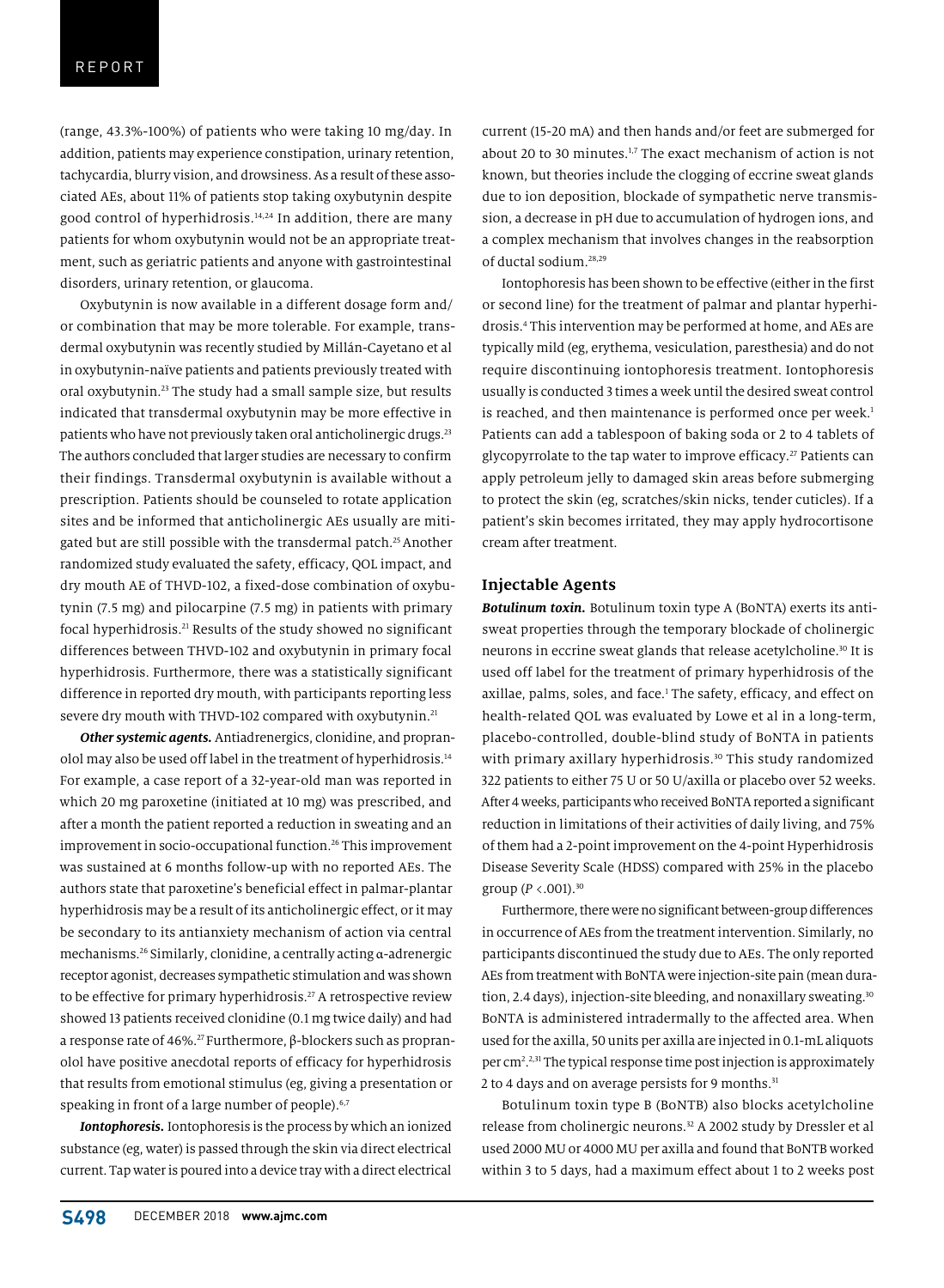injection, and persisted for a minimum of 9 weeks to 16 weeks. $32$ While botulinum toxin is generally well tolerated, approximately 25% of patients reported experiencing AEs post injection.6

The most common AE with palmar and plantar injections is pain.6 Other AEs include localized hemorrhage, flulike symptoms, indigestion, and potential compensatory sweating at alternative sites of the body.<sup>6</sup> Furthermore, calcium channel blockers, aminoglycosides, quinine, and penicillamine are known to potentiate the effects of botulinum toxin and should not be used concomitantly.<sup>33</sup>

## **Medical Devices**

*Microwave technology* is a nonsurgical treatment for hyperhidrosis that was developed to address the shortcomings of traditional treatments, such as short-term efficacy and poor tolerability.<sup>34</sup> The IHHS recommends microwave technology as a second-line treatment option in patients who do not respond to topical treatments.<sup>5</sup> As reported by Jacob in 2013, "microwaves lie in the electromagnetic spectrum between infrared waves (such as carbon dioxide lasers) and radio waves (radiofrequency devices) at  $10^4$ - $10^5$   $\mu$ m." $^{34}$ 

Microwaves use dielectric heating to heat substances; electric dipole molecules rotate, and their rapid movement causes frictional heat. To reach the eccrine sweat glands, an antenna targets the skin–adipose interface where most of these glands reside.<sup>34</sup> A focal energy zone is created along the dermal–adipose, and continuous hydroceramic cooling prevents the conduction of heat superficially. This concentrated heat at the dermal–adipose zone causes thermolysis of the eccrine sweat glands. The only FDA-approved microwave technology device currently is miraDry, which uses cooling and suctioning for uniform treatment and prevents damage to surrounding tissues.<sup>35,36</sup>

The procedure typically entails 3 steps: (1) a template is applied to the axillary vault to guide the use of the handpiece later, (2) tumescent anesthesia is applied, and (3) the treatment is applied to a grid at predetermined points.<sup>36</sup> Five treatment settings are available for use. The upper part of the axilla is treated with level 1 (lowest setting) to avoid damage to the brachial plexus, and the rest of the treatment area is usually treated with level 5 (highest setting). Depending on the size of the axillae, 12 to 39 applications will be made to each axilla, and treatment time can vary from 25 to 40 minutes per axilla.<sup>36</sup> Previously, local anesthesia was used to numb the axillary vault because the procedure is painful. Depending on the size of the axillary vault, local anesthesia injections vary from 26 to 60 in each axilla and can also be quite painful. Therefore, tumescent anesthesia is now the preferred method, with 80 mL to 120 mL of epinephrine and 1% lidocaine (in saline) injected into each axilla. The use of tumescent anesthesia has several advantages: (1) the procedure is relatively painless, which allows for higher levels to be used on the device; (2) injury to the brachial plexus is less likely due to the high volume of saline/anesthetic that

insulates the tissues; and (3) overall, less volume of anesthesia is used compared with local anesthesia.<sup>36</sup>

Almost all patients experience some AEs from the miraDry procedure, such as bruising and/or localized swelling. Patients may also experience local inflammation and subcutaneous nodules that normally disappear gradually. They are encouraged to take an oral anti-inflammatory (eg, ibuprofen) and apply cold therapy for the first 72 hours after the procedure. Most patients report discomfort that usually lasts for a few weeks (sometimes as long as 3-4 months) but generally does not impede their ability to carry out their activities of daily living.<sup>36</sup>

*Fractionated microneedle radiofrequency***.** Fractionated microneedle radiofrequency is an emerging treatment option for axillary hyperhidrosis.<sup>37,38</sup> The procedure involves placing microneedles 2 to 3 mm under the skin and then applying radiofrequency energy. Data have shown that this treatment option decreases the HDSS score by at least 1 point in almost 80% of patients.<sup>37,38</sup>

*Laser therapy.* Laser therapy is commonly associated with varicose vein treatment or laser eye surgery. However, it has also been used for the treatment of hyperhidrosis because the laser can target, heat, and destroy sweat glands. The majority of data for use of lasers in hyperhidrosis are uncontrolled case reports with small sample sizes. Two studies evaluated 33 patients over 6 months and found that a single laser treatment significantly reduced underarm sweating.<sup>39</sup> Laser therapy can be expensive, and it can be difficult to find a provider who offers it. Insurance also may not cover it, and only certain healthcare providers are trained in how to administer the treatment. Lastly, patients who undergo laser treatment can experience swelling, bruising, and soreness.<sup>39</sup>

#### **Surgical Treatment Options**

Surgical treatment of hyperhidrosis is reserved as a last-line therapy option for patients with severe hyperhidrosis who have not responded adequately to any other treatments. Local surgical treatments, such as radical surgical excision, limited skin excision, liposuction, and curettage have been tried.<sup>20,40,41</sup> However, some (eg, radical surgical excision) can cause serious complications and can have high relapse rates several months post procedure.<sup>42</sup>

*Endoscopic thoracic sympathectomy.* Endoscopic thoracic sympathectomy (ETS) is the most invasive form of surgery available for the treatment of hyperhidrosis and is reserved for the most severe and debilitating cases.<sup>43</sup> ETS interrupts the upper thoracic sympathetic chain by clipping sympathetic nerves. It has been used for palmar, axillary, craniofacial, and sometimes plantar hyperhidrosis.6 Although ETS typically reduces sweating in the problem area, it frequently causes serious, irreversible compensatory sweating, extreme hypotension, arrhythmia, and heat intolerance.<sup>43</sup> In a study conducted in Dallas, Texas, compensatory sweating occurred in more than 80% of patients undergoing ETS.<sup>43</sup> Patients must be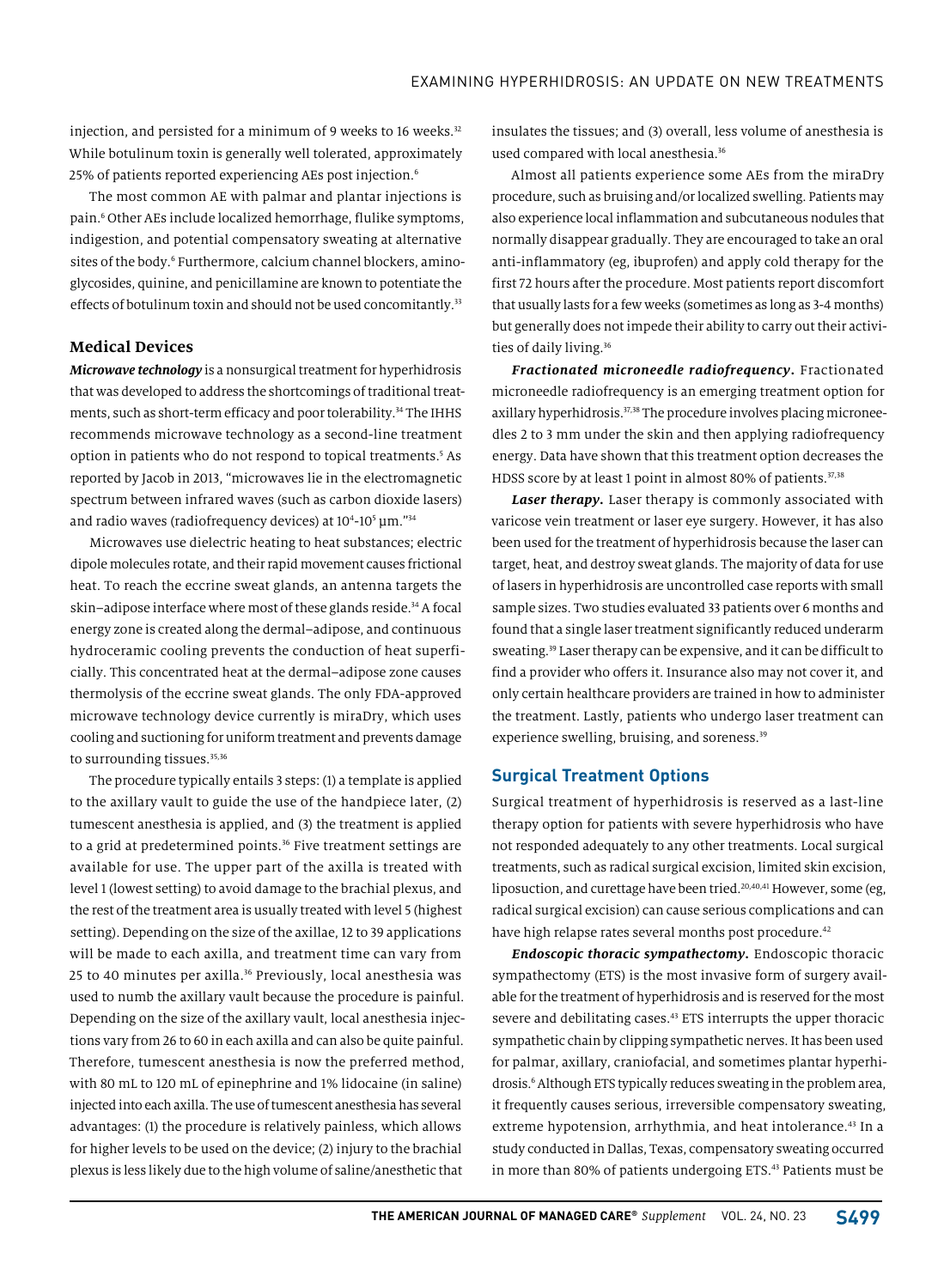properly informed of the permanent risks and serious complications before consenting to obtain this therapy.

# **Managed Care Perspective for Hyperhidrosis Impact on Health and QOL**

Hyperhidrosis causes excessive sweating beyond what the body needs to normally produce. As such, studies from Germany, Brazil, and Japan have documented that 30% to 37.9% of patients with hyperhidrosis report being frequently or constantly bothered by their excessive sweating, which causes impairment in their mental health, activities of daily living, and study/work life.<sup>44-46</sup>

The impact of hyperhidrosis on QOL has been found to be equal to or greater than that of psoriasis, severe acne, Darier disease, Hailey– Hailey disease, vitiligo, and chronic pruritus.<sup>47</sup> In a study by Walling et al, those with hyperhidrosis had a greater risk (30% [with hyperhidrosis] vs 12% [without hyperhidrosis]) of skin infections, with overall risk of any cutaneous infection being significant (odds ratio, 3.2; 95% CI, 2.2-4.6; *P* <.001).48 Patients with hyperhidrosis were also found to be at greater risk for fungal, bacterial, and viral infections at affected hyperhidrosis sites on the body.<sup>48</sup> Therefore, managing excessive sweating is necessary to prevent these associated infections.

A recent study by Kamudoni et al found that the burden experienced by patients with hyperhidrosis was similar regardless of where the excessive sweating on the body was occurring.<sup>49</sup> Furthermore, 17 major themes were identified that captured the impact of hyperhidrosis, covering all areas of daily life. For example, 69% of the study participants stated they had negative emotions from their hyperhidrosis and reported constantly worrying about noticeable sweat. The majority of participants also reported that their self-image was negatively affected, with low self-esteem and confidence. Furthermore, 50% of participants reported that hyperhidrosis restricts their life or makes them feel as if they have lost control. Performance at work or school was impacted by sweating among 63% of the study participants, and the majority also stated this was the most important impact of their condition. One-third of participants said they specifically chose careers that would accommodate their sweating. Additionally, some participants reported passing up job opportunities and said that hyperhidrosis has an impact on their career progression. In this same study, 40% of participants stated that hyperhidrosis causes them physical discomfort either from being in wet clothes all day, having wet feet, or sweat dripping into the eyes. Finally, 17% of participants reported having other skin conditions, such as sore and cracked skin from the constant dampness of hyperhidrosis.<sup>49</sup>

Kamudoni et al also found that 61% of participants stated their sweating influences what clothes they wear and which activities they enjoy, such as traveling to warm-weather destinations. Everyday activities (eg, holding objects, turning door handles, working with tools, driving) were also a challenge reported by the majority of study participants. Furthermore, most participants reported not

being satisfied with the management of their hyperhidrosis. Study participants mainly reported concerns about poor relationships with clinicians, difficulty in obtaining an accurate diagnosis, and limited access to treatments that were effective without having AEs. In addition, participants reported the process of being diagnosed as humiliating and/or belittling due to clinicians not taking their sweating problems seriously. Study participants also cited that there was inadequate information available about their condition. This study by Kamudoni et al suggests that important healthcare needs are not being met for patients with hyperhidrosis.49

## **Managed Care Implications**

Results of studies have shown that hyperhidrosis has a severe psychological impact on patients that affects all areas of their lives.<sup>47,49</sup> As a result, hyperhidrosis has the potential to increase direct and indirect healthcare costs due to increased risk of infections and other comorbidities, such as depression and associated skin infections. For example, Naumann et al indicated that 5% of individuals with hyperhidrosis reported taking antidepressants or antianxiety medications due to their excessive sweating.<sup>50</sup> Patients also report distress and constant worry about needing to control their sweating. It is important that clinicians are well informed about hyperhidrosis and its diagnosis as patients report frustration and humiliation with the diagnosis process. Patients may also experience financial burdens related to the costs of self-treating and to seeking care by healthcare providers for hyperhidrosis treatment. Many therapies and treatments are not covered by medical insurance and can cause a severe financial burden and/or psychological distress for patients who cannot afford to pay out-of-pocket for newer treatments that are effective and have fewer AEs. As newer treatments become available in the marketplace, it will be essential that those who make policy decisions follow treatment guidelines and consider the impact of hyperhidrosis on comorbidities and patient satisfaction.

# **Conclusions**

Hyperhidrosis is a very debilitating condition that affects every aspect of a patient's life, often severely limiting QOL. Although there are no current guidelines in the United States for the treatment of primary hyperhidrosis, there are IHHS guidelines for clinicians. Currently, a step-therapy approach with the least invasive treatments prioritized first is recommended, and the patient's reported disability should also be taken into consideration when a first-line treatment is selected. To aid in this selection, results of multiple research studies conducted over the past decade have provided evidence for a variety of pharmacologic treatment options that have shown to be effective and reduce patient-reported disability. Furthermore, in the last 3 years, the FDA has approved new medical devices and a novel topical treatment that are efficacious in controlling sweating and improving patient satisfaction and are less